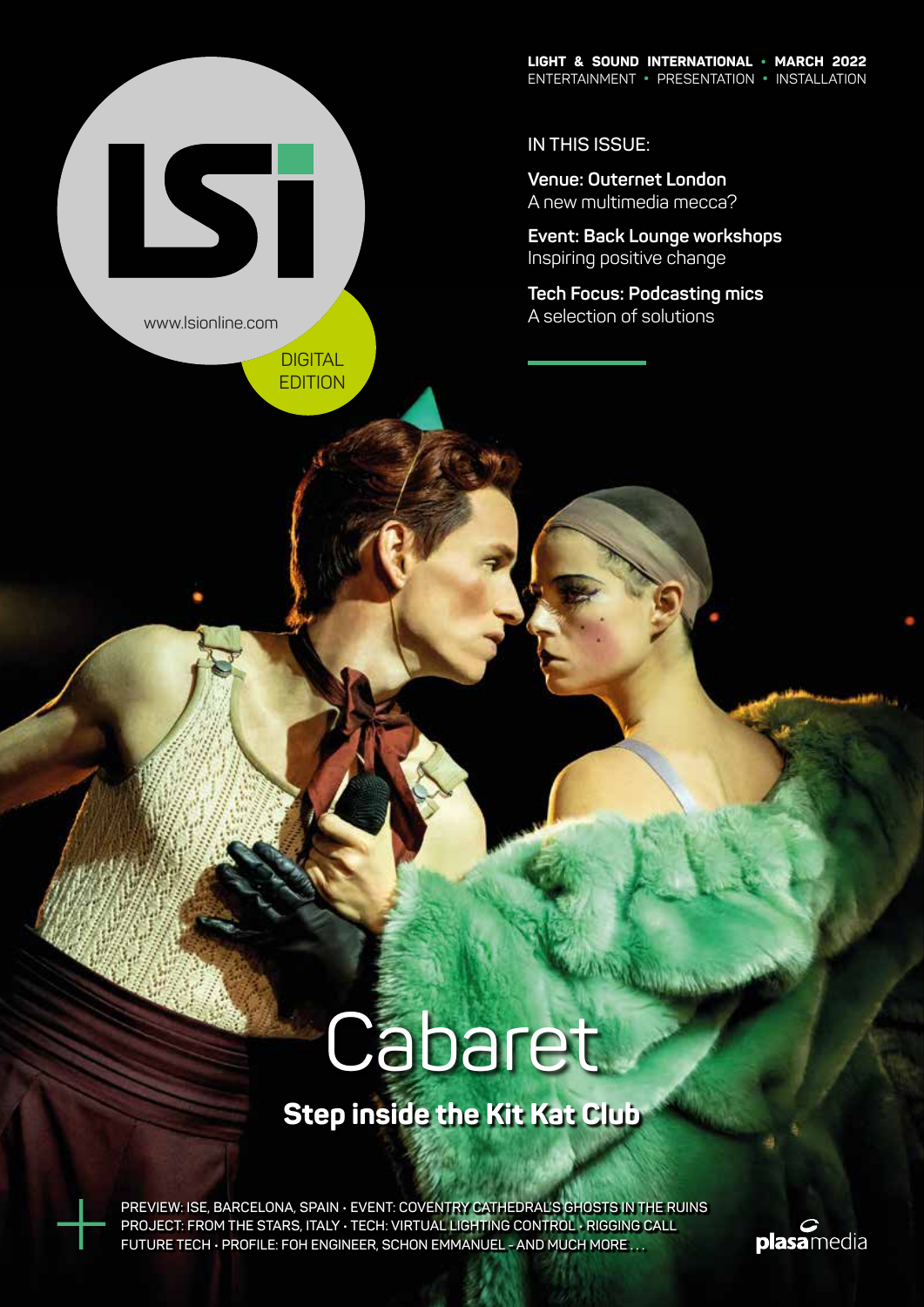## **When stars align**

**Mike Clark reports on a vivid projection-mapping show that celebrated the rich cultural heritage of the Italian city of Ferrara . . .**

**[Italy]** Visitors to museums and historic buildings are being treated to increasingly elaborate forms of entertainment in this age of technological abundance. A notable trend in recent years is for artists to come up with ambitious immersive experiences, from elaborate gallery exhibitions to large-scale projects that utilise historic buildings as a blank canvas to, quite literally, take the art of projection mapping to new heights.

The latter describes the work that was recently undertaken by Ravenna-based visual artist Andrea Bernabini, who conceived and directed *Ex Astris*  (*From the Stars)*, an astrologically-themed art projection on the façade and oldest tower of the UNESCOprotected St. Michael's Castle in Ferrara. Projection content was inspired by famous paintings on show at the city's recently re-opened Schifanoia Museum, and the outdoor installation also deployed a line-array audio system.

#### **PAINTING WITH LIGHT**

The creative team, led by Bernabini, comprised 3D artist Sara Caliumi and music designer Davide Lavia, both long-time collaborators. Bernabini takes up the story: "The most important aspect from the point of view of hardware was handling the dimensions of the façade and tower and their various shapes, with parts that protruded several metres. At the technical planning stage, we had to find the solutions to ensure the best result in terms of lumen output (at least 120lm/1sq.m) and resolution. From a creative point of view, once we got each subject into perspective, we analysed its contents, history and documentation in depth. For this, I also had the assistance of the museum's director, Giovanni Sassu."

Video projectors were installed on a building opposite the castle, positioned obliquely to the castle façade, at



a distance of between 30m-68m. In addition to the six Christie Roadster HD20K-J 3DLP units, there were two Panasonic PT-RQ32K 3-Chip DLP Solid Shine Laser 4K projectors chosen for their high power and excellent dynamic contrast, which were utilised for the large tower. Meanwhile, the audio system featured a stack of eight Outline Eidos 265 LA line array elements and three K-array KS7 subwoofers at either end of the castle, to cover the area where crowds would gather to watch the show.

At its heart, the video content featured images of famous paintings shown at the museum. To capture highresolution photos of them, Bernabini used a Canon EOS R6 camera and two lenses, a 70-200mm f2.8 and a TS E45 f2.8 tilt-shift; he also used a Sony Alfa A7 MkIII camera with a Sony E 16-55mm f2.8 lens. "The artwork was reproduced with a very high resolution, then post-produced, processed with the addition of effects, and cropped to be englobed in animations or to add textures to the 3D models."